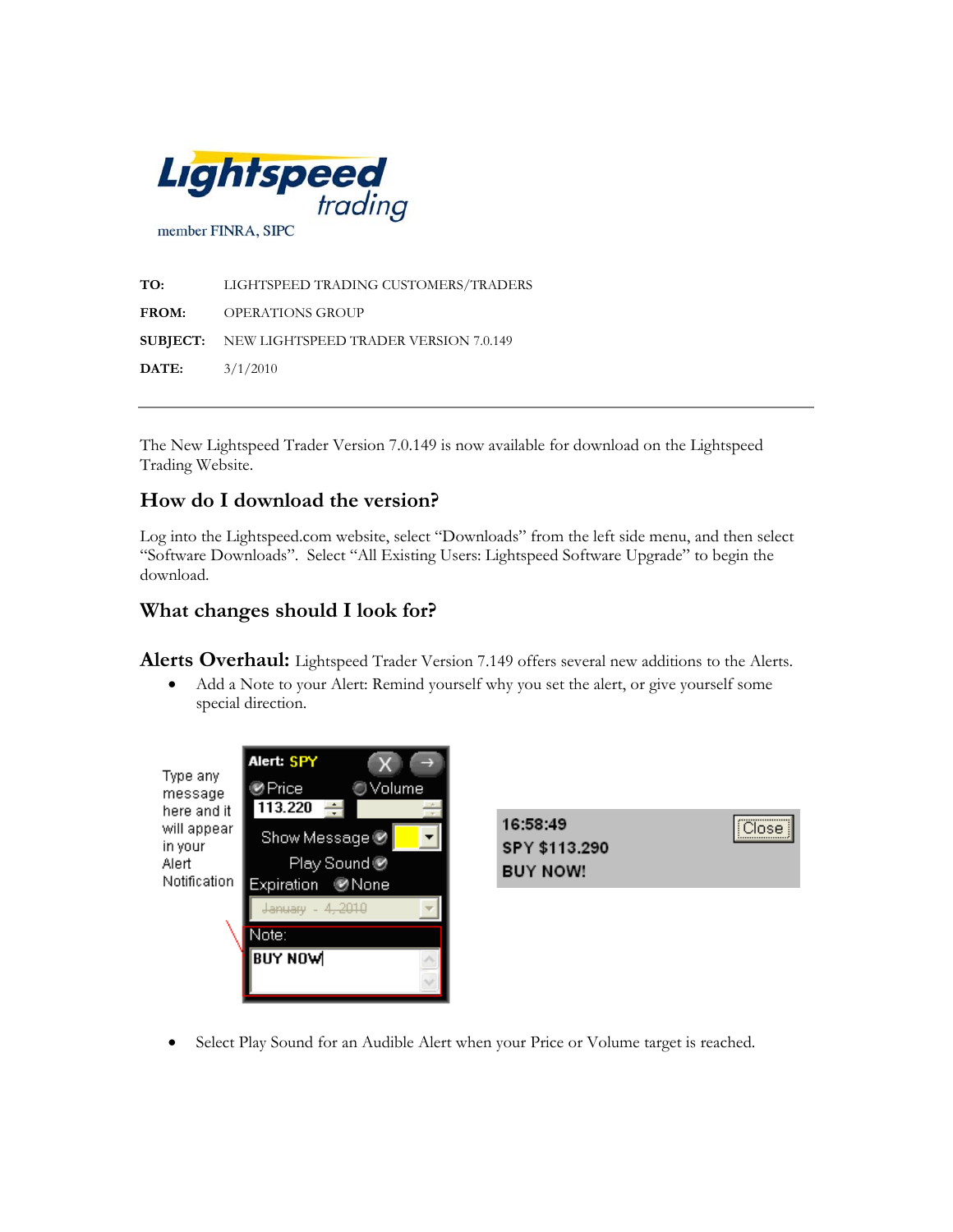- Use Tab and Space Bar to toggle through the Alerts Shortcut with your Keyboard. Space will now select/deselect. Press Enter to send the Alert.
- Alert Notification will now appear where the user last placed it.
- Place index Price Alerts. Use the Alerts Tab, seen below, to type in any of our Available Indices in the Symbol Field. Remember, you must precede the index with a '.'

| <b>ADMIN*</b><br><b>Accounts</b><br><b>About</b> |                     |                |            |             | Alerts Advanced Orders Baskets Custom Orders Design ECN Orders Increments Keyboard |            |                  |
|--------------------------------------------------|---------------------|----------------|------------|-------------|------------------------------------------------------------------------------------|------------|------------------|
| l.sox<br>Symbol:                                 | Symbol              | Price          | Volume     | Expiration  | Show Message                                                                       | Play Sound | Note             |
| 400<br>Price:                                    | FCEL<br><b>MSFT</b> | 40.00<br>32.00 | 20,000,000 |             | Yes<br>Yes                                                                         | Yes<br>No  |                  |
| Volume:                                          | <b>SPY</b>          | 113.220        |            |             | Yes                                                                                | Yes        | <b>BUY NOV</b>   |
| Show Message V                                   | ISPY                | 120,000        |            |             | Yes                                                                                | No         |                  |
| Color:<br>▼                                      |                     |                |            |             |                                                                                    |            |                  |
| Play Sound V                                     |                     |                |            |             |                                                                                    |            |                  |
| <b>Expiration:</b><br><b>Y</b> None              |                     |                |            |             |                                                                                    |            |                  |
| January - 4,2010                                 |                     |                |            |             |                                                                                    |            |                  |
| Note:                                            |                     |                |            | <b>HILL</b> |                                                                                    |            |                  |
|                                                  | Add                 | Delete         |            |             | Press <ctrl+a> to add alerts from main trading screen</ctrl+a>                     |            | <b>Clear All</b> |
|                                                  |                     |                |            |             |                                                                                    | <b>OK</b>  | Cancel           |

Note: Volume Alerts are not available for Indices

**Risers and Fallers Volume Filter:** Use the new volume filter on the Risers and Fallers tab, seen below, to filter out lower volume symbols.

| <b>MM Boxes</b><br><b>Reserve</b><br>Linking                                                                                                                                                                                   | <b>Risers &amp; Fallers</b><br><b>Super Smart</b>                                                    | <b>Smart Orders</b><br><b>SOES</b>                                                                                                                                                   | <b>Tier Sizes</b><br><b>Trading</b><br><b>Windows</b>                                                                                                                                                                                  |
|--------------------------------------------------------------------------------------------------------------------------------------------------------------------------------------------------------------------------------|------------------------------------------------------------------------------------------------------|--------------------------------------------------------------------------------------------------------------------------------------------------------------------------------------|----------------------------------------------------------------------------------------------------------------------------------------------------------------------------------------------------------------------------------------|
| Filter<br>Minimum.<br>Maximum<br>$9999 -$<br>Price<br>01<br>$\blacktriangledown$<br>Minimum Volume<br>110000<br>Include<br><b>VNASD</b><br><b>O</b> Pref.<br><b>V</b> Listed<br>Refresh Interval<br>1 min. $\vert \cdot \vert$ | Always display <sub>1</sub><br>Symbol<br>Add<br>Delete<br><b>Hilight</b><br>Symbol<br>Add.<br>Delete | Never display .<br><b>AAZST</b><br>Symbol<br><b>EBIX</b><br>GREY<br>Add<br>Delete<br>Desian<br>R&F font selection<br>GOOG 12.85 462.11 ><br>C Show Col Headings<br>Show Col Dividers | Data display options<br>V Show Risers<br>V Show Fallers<br>--> For Risers & Fallers<br>Show Net change<br><b>C Show Inside Market</b><br>Show Pct change<br>Show Most Active<br>-> For Most Active<br>■ Show Volume<br>Show Last Price |
|                                                                                                                                                                                                                                |                                                                                                      |                                                                                                                                                                                      | <b>OK</b><br>Cancel                                                                                                                                                                                                                    |